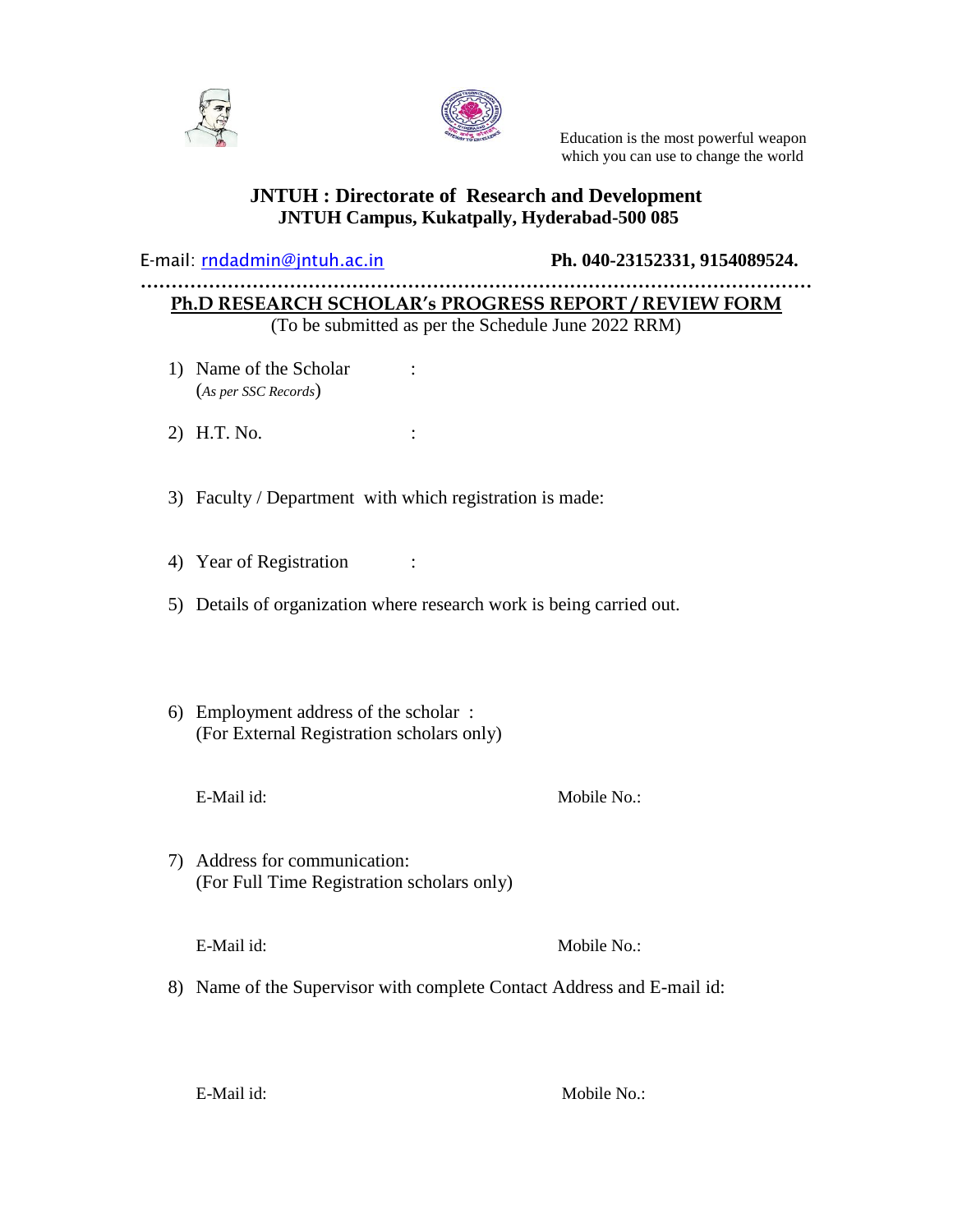9) Name of the Co-Supervisor, if any, with Complete Contact Address and E-mail id:

E-Mail id: Mobile No.:

- 10) Title of Research Work (as registered, at the time of Admission and Admission Letter to be enclosed) :
- 11) Is there any CHANGE OF TITLE or CHANGE OF TOPIC or CHANGE OF SUPERVISOR (s) **YES** NO (Please Tick)

 If so, give details on separate sheet, attaching the copy of the orders issued by concerned Authority for such permission(s).

#### 12) DETAILS OF SUBJECTS SELECTED FOR THE COURSE WORK :

| S.<br>No. | Subject<br>Code | Title of the Subject | Year / Month<br>of completion |
|-----------|-----------------|----------------------|-------------------------------|
| ı.        |                 |                      |                               |
| 2.        |                 |                      |                               |
|           |                 |                      |                               |

13) DETAILS OF SUBJECTS SELECTED FOR THE PRE-PH.D EXAMINATION:

| S.  | Subject<br>Code | Title of the Subject | Year / Month  |
|-----|-----------------|----------------------|---------------|
| No. |                 |                      | of completion |
|     |                 |                      |               |
|     |                 |                      |               |
|     |                 |                      |               |
| 2.  |                 |                      |               |
|     |                 |                      |               |
|     |                 |                      |               |

- 14) RESEARCH METHODOLOGY attended during the Year \_\_\_\_\_\_\_\_\_\_\_\_\_\_\_\_\_\_\_\_\_\_\_\_\_\_\_\_\_\_ (Enclose Photo copy of the certificate)
- 15) About the Research Work:
	- a) Type of Research Work (Tick items relevant to your work)

 $\Box$  Synthesis  $\Box$  Any other (furnish the details)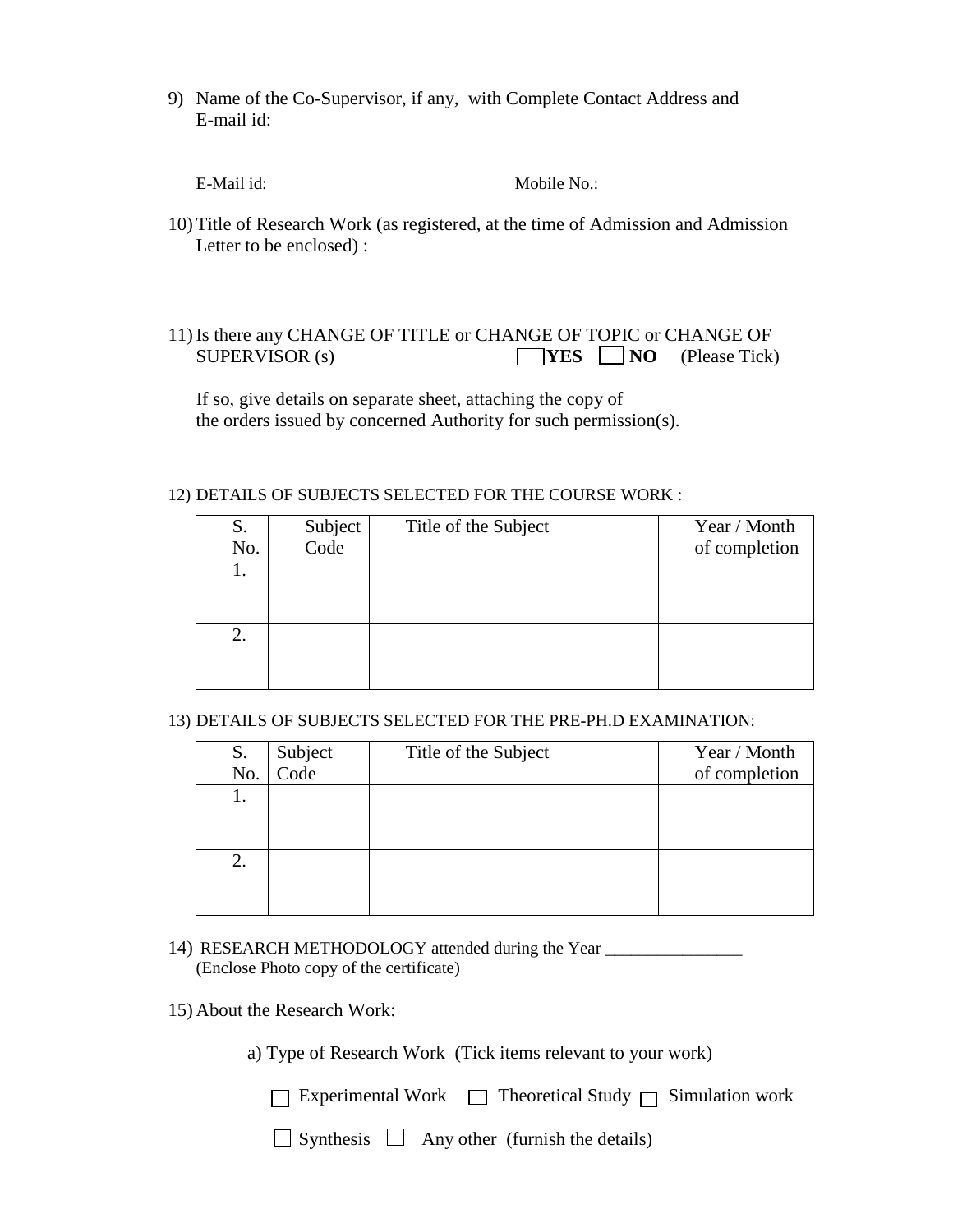b) Literature Survey and scope of your work Identified (Particulars).

c) A brief report on progress of your work till RRM1 not exceeding 2 pages.

| S.No. | Work Division / Methodology. | Status as on<br>date | Publications<br>at this stage |
|-------|------------------------------|----------------------|-------------------------------|
|       |                              | (Y/N)                | (Y/N)                         |
| 1.    |                              |                      |                               |
|       |                              |                      |                               |
| 2.    |                              |                      |                               |
|       |                              |                      |                               |
| 3.    |                              |                      |                               |
|       |                              |                      |                               |
| 4.    |                              |                      |                               |
|       |                              |                      |                               |

|  |  | d) Division of your work and methodology employed in meeting the objectives. |
|--|--|------------------------------------------------------------------------------|
|  |  |                                                                              |

#### 16. If applying for RRM-II

- a) Month and Year of successful completion of RRM1 -------------- & -------------.
- b) Brief report on work progress after RRM 1 (not exceeding 2 pages).
- c) Details of Publications after RRM-1 (in the prescribed format).
- d) Expected Time for Completion (Tick mark one or add your requirement).
	- $\Box$  Within 3 months  $\Box$  Within 6 months  $\Box$  Within one year
- 17. Details of Publications of RRM I and RRM II may be given in separate sheet of the prescribed format. (Publications should contain Research Scholar's Contributions alone, after Date of Registration for Ph.D./M.Phil./M.S.)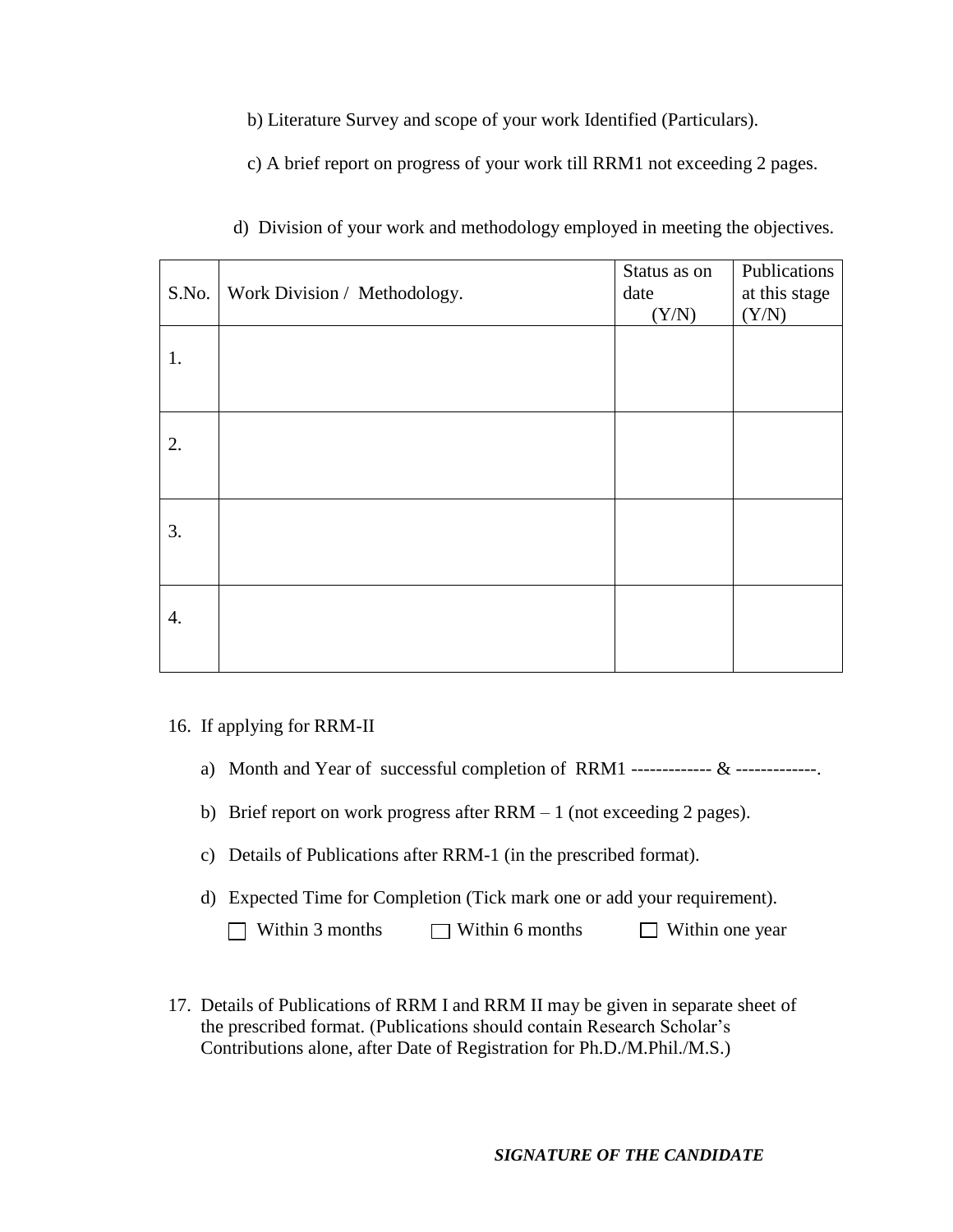#### 18. CERTIFICATION by the SUPERVISOR (s) :

- a. It is certified that the INFORMATION, and DETAILS presented above are correct to the best of my/our knowledge & belief and no material has been concealed there from.
- b. The Performance and Progress of Research Work of the Scholar is:

| SATISFACTORY | $\Box$ NOT-SATISFACTORY | [Please tick] |
|--------------|-------------------------|---------------|
|--------------|-------------------------|---------------|

 *Signature of Co-Supervisor Signature of Supervisor with Seal and Date with Seal and Date (If applicable)*

- **NOTE:** 1) The Research Scholar should submit the above REPORT to the Research Review Committee on the Day of RRM, for their endorsement and comments, and Further onward transmission to the Directorate of Research and Development.
	- 2) The Fellowship of Full-Time Scholar may be stopped, if their PERFORMANCE in RRM is UNSATISFACTORY.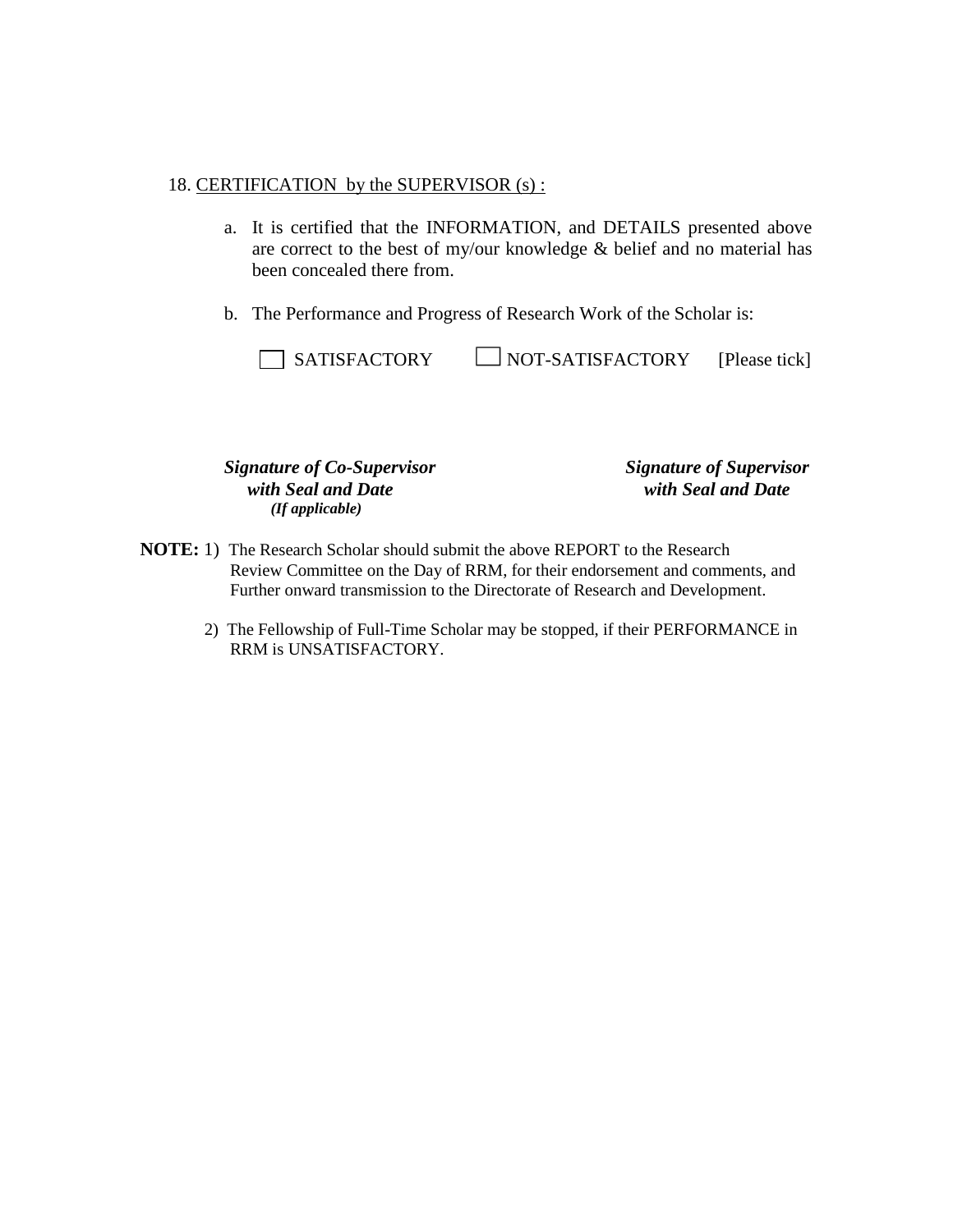## **PUBLICATIONS FORMAT**

|  |  |  | For RRM - I [From the Date of Registration for Ph.D./M.Phil./M.S.] |
|--|--|--|--------------------------------------------------------------------|
|--|--|--|--------------------------------------------------------------------|

| S.No. | Title of the Paper | Name of | the | Name                       | of ISSN No.,   |
|-------|--------------------|---------|-----|----------------------------|----------------|
|       |                    | Authors |     | Journals<br>$\overline{1}$ | Vol., Page No. |
|       |                    |         |     | Conferences                | and Month &    |
|       |                    |         |     |                            | Year.          |
|       |                    |         |     |                            |                |
|       |                    |         |     |                            |                |
|       |                    |         |     |                            |                |
|       |                    |         |     |                            |                |
|       |                    |         |     |                            |                |
|       |                    |         |     |                            |                |
|       |                    |         |     |                            |                |
|       |                    |         |     |                            |                |
|       |                    |         |     |                            |                |
|       |                    |         |     |                            |                |
|       |                    |         |     |                            |                |
|       |                    |         |     |                            |                |

## **PUBLICATIONS FORMAT**

# **For RRM – II [Details of Publications after RRM-1]**

| S.No. | Title of the Paper | Name of<br>Authors | the | Name<br>Journals<br>$\bigg)$<br>Conferences | of ISSN No.,<br>Vol., Page No.<br>and Month &<br>Year. |
|-------|--------------------|--------------------|-----|---------------------------------------------|--------------------------------------------------------|
|       |                    |                    |     |                                             |                                                        |
|       |                    |                    |     |                                             |                                                        |
|       |                    |                    |     |                                             |                                                        |
|       |                    |                    |     |                                             |                                                        |